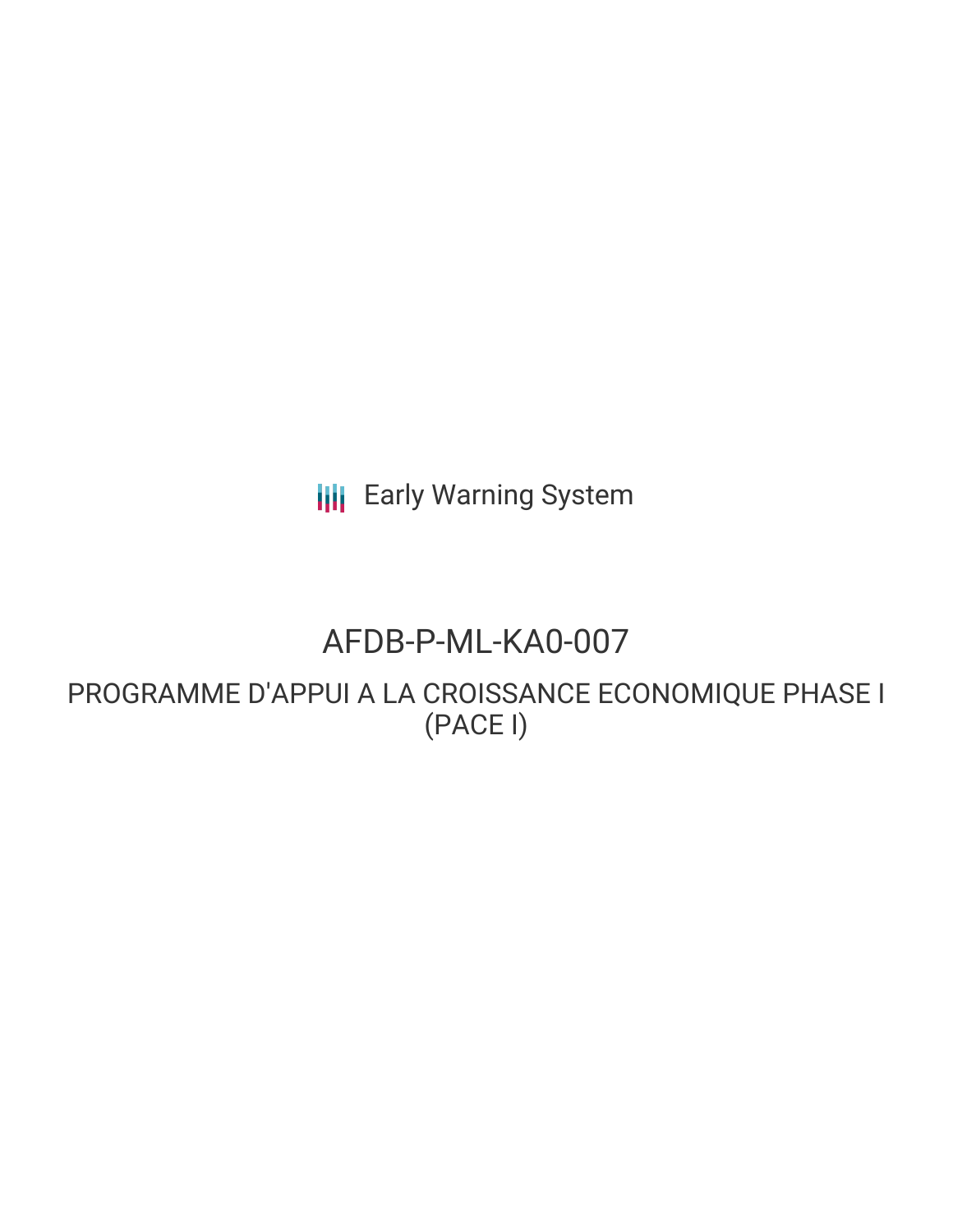

## **Quick Facts**

| <b>Countries</b>               | Mali                                    |
|--------------------------------|-----------------------------------------|
| <b>Financial Institutions</b>  | African Development Bank (AFDB)         |
| <b>Status</b>                  | Completed                               |
| <b>Bank Risk Rating</b>        | U                                       |
| <b>Voting Date</b>             | 2017-12-15                              |
| <b>Borrower</b>                | MINISTERE DE L'ECONOMIE ET DES FINANCES |
| <b>Sectors</b>                 | Finance                                 |
| <b>Investment Amount (USD)</b> | $$6.35$ million                         |
| <b>Project Cost (USD)</b>      | $$6.35$ million                         |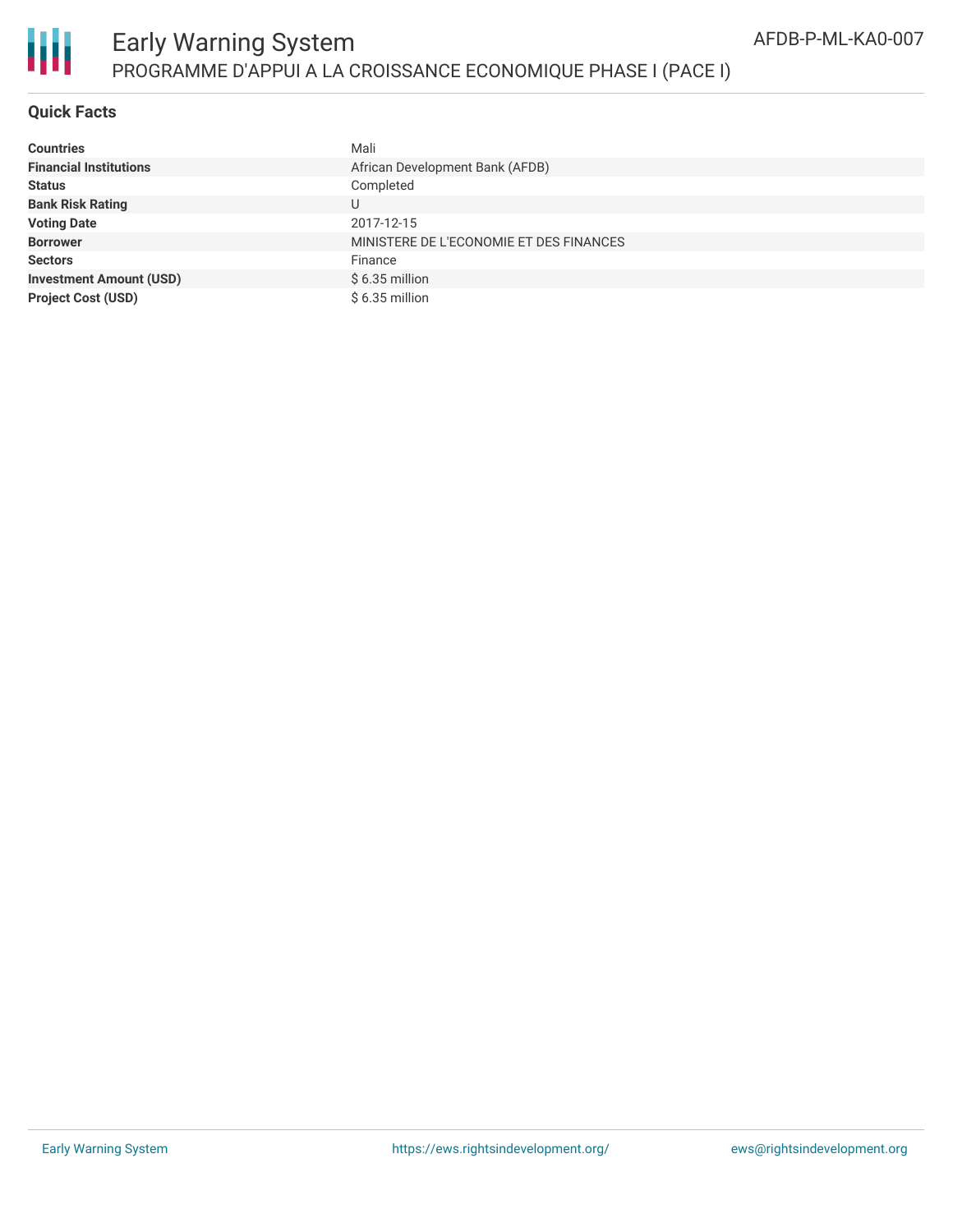

# **Project Description**

No project information available at the time of disclosure.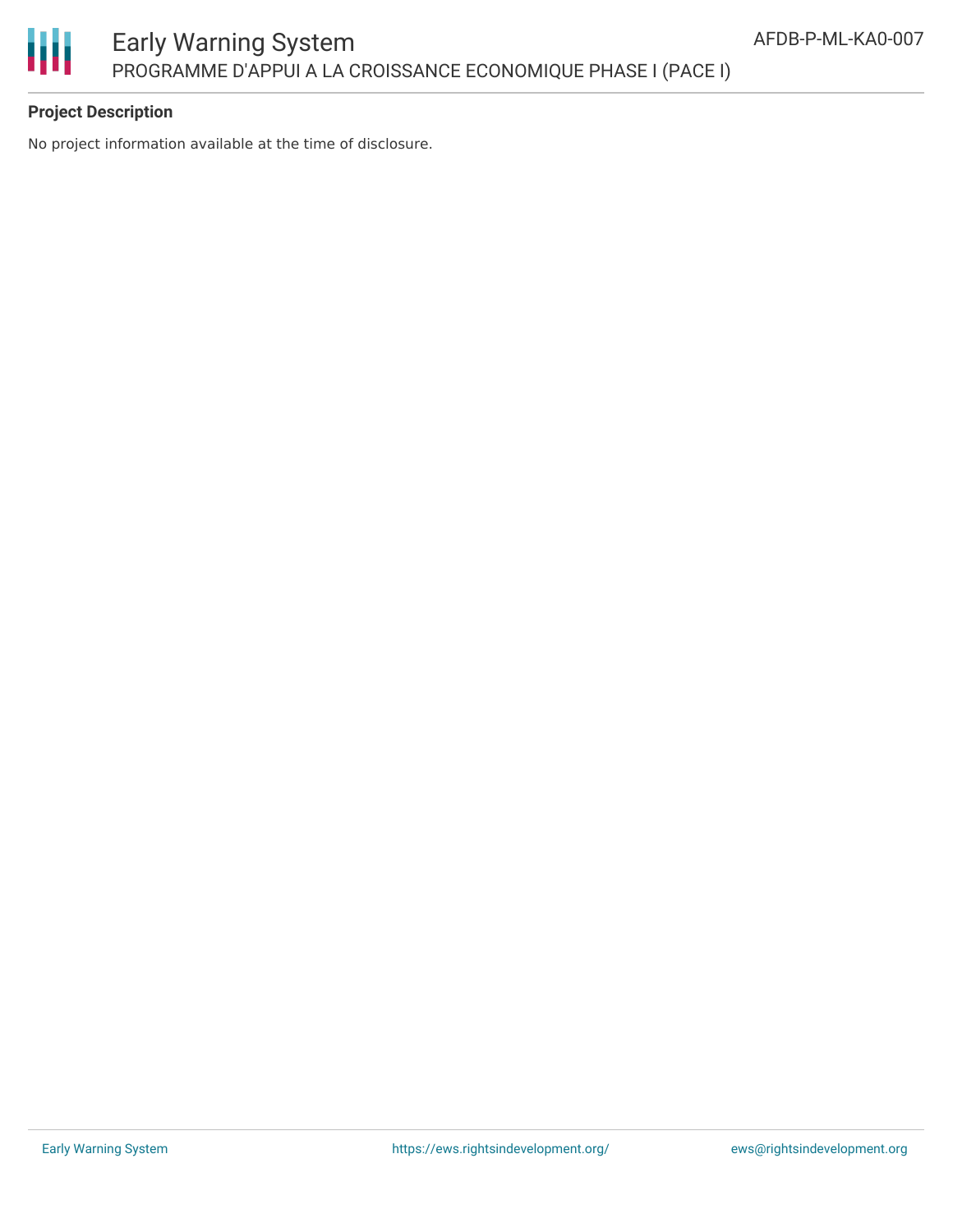

#### **Investment Description**

African Development Bank (AFDB)

**Total cost**: 9000000 **Currency**: UAC

**Source(s) of financing Cofinanced**: 9000000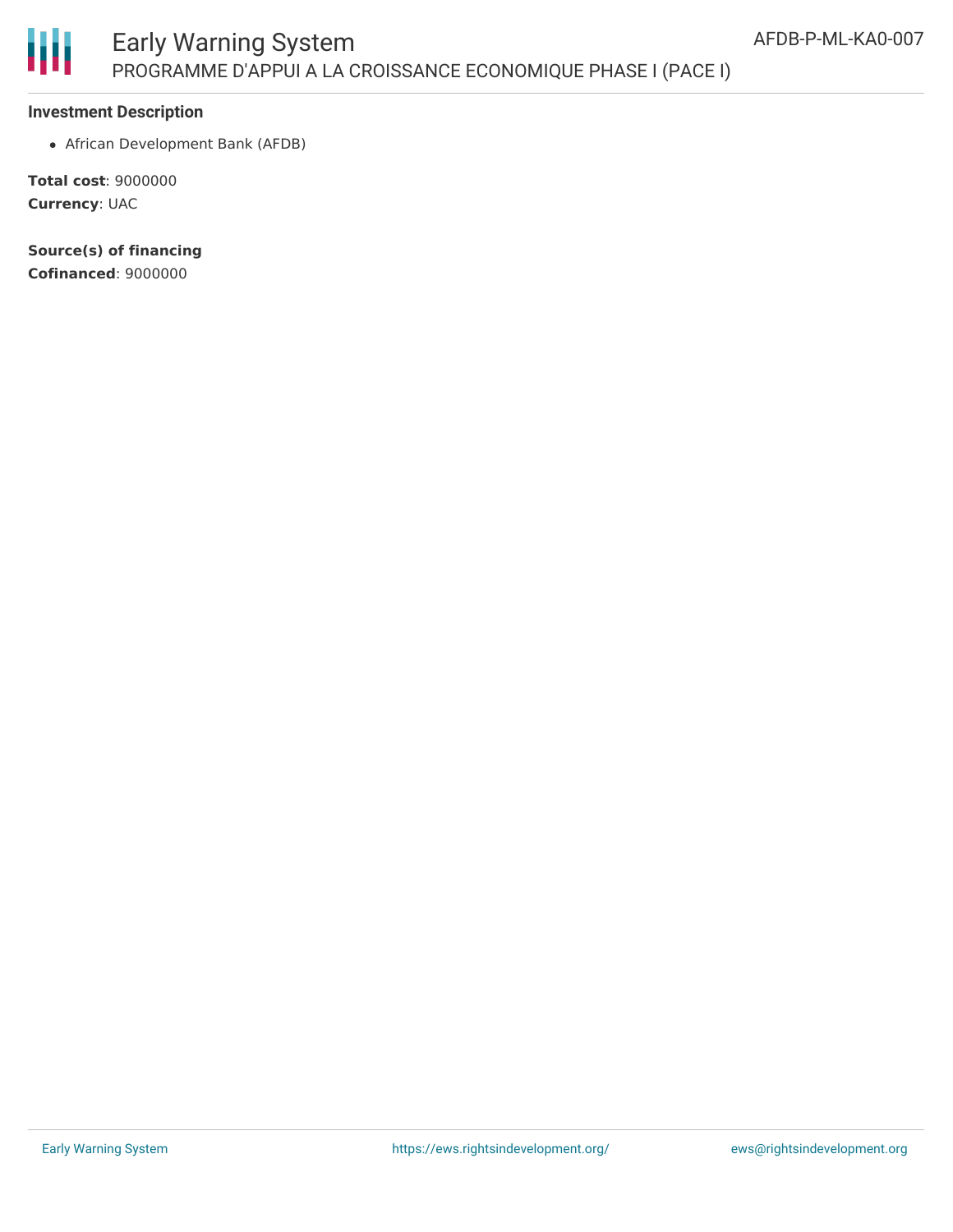

#### **Contact Information**

**Task Manager**: DICKO Hamacire, ECGF / no contact details provided at the time of disclosure

#### ACCOUNTABILITY MECHANISM OF AfDB

The Independent Review Mechanism (IRM), which is administered by the Compliance Review and Mediation Unit (CRMU), is the independent complaint mechanism and fact-finding body for people who have been or are likely to be adversely affected by an African Development Bank (AfDB)-financed project. If you submit a complaint to the IRM, it may assist you by either seeking to address your problems by facilitating a dispute resolution dialogue between you and those implementing the project and/or investigating whether the AfDB complied with its policies to prevent environmental and social harms. You can submit a complaint electronically by emailing crmuinfo@afdb.org, b.kargougou@afdb.org, b.fall@afdb.org, and/or s.toure@afdb.org. You can learn more about the IRM and how to file a complaint at https://www.afdb.org/en/independent-review-mechanism/.